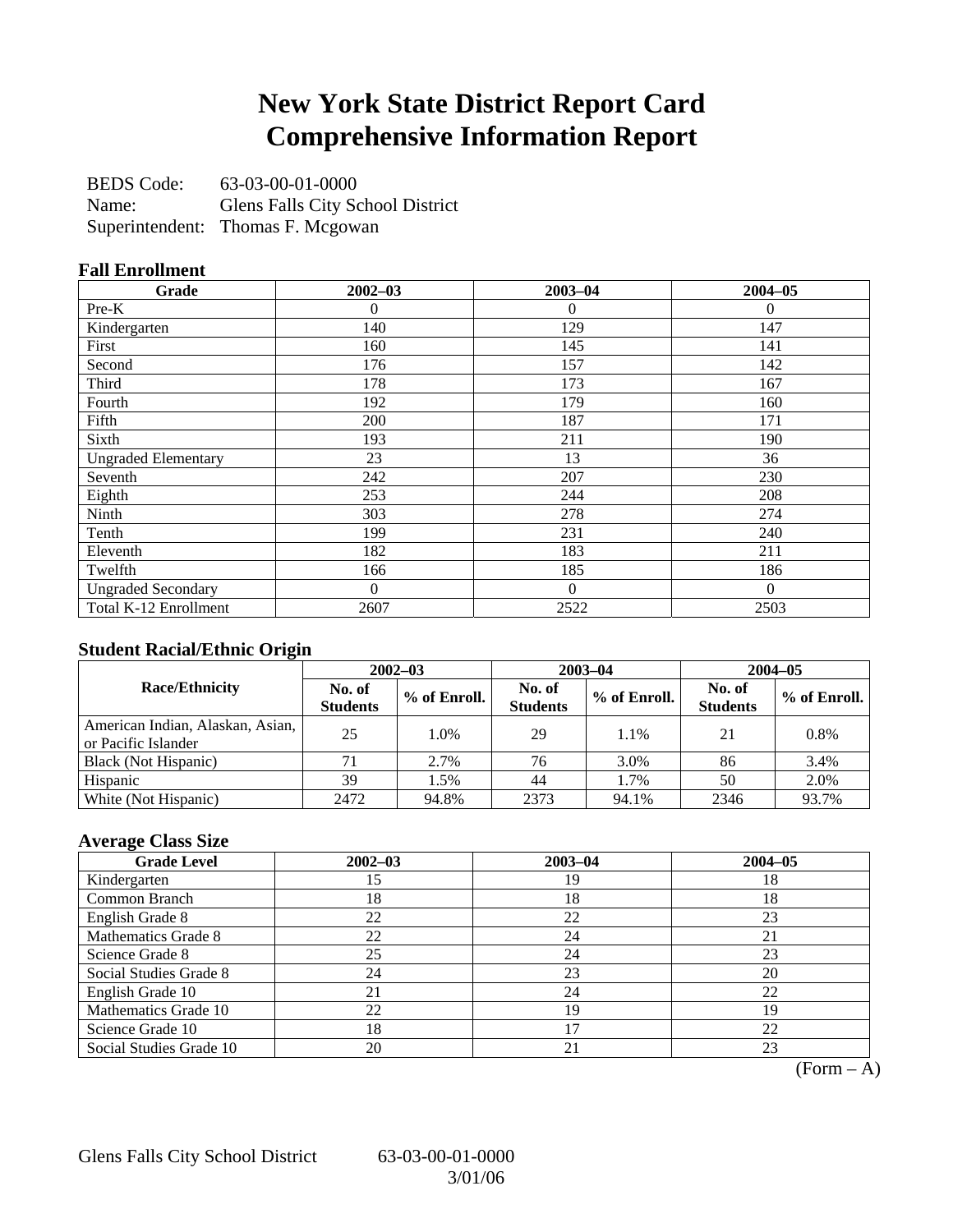### **District Need to Resource Capacity Category**

| <b>N/RC Category</b> | <b>Description</b>                                                                                 |
|----------------------|----------------------------------------------------------------------------------------------------|
|                      | This is a school district with average student needs in relation to<br>district resource capacity. |

### **Similar School Group and Description**

| <b>Similar School Group</b> | <b>Description</b> |
|-----------------------------|--------------------|
| NA                          | <b>NA</b>          |

All schools within the same N/RC category are divided into three similar school groups defined by the percentage of students in the school who are eligible for the free-lunch program and/or who are limited English proficient (also known as English language learners).

#### **Student Demographics Used To Determine Similar Schools Group**

|                                   | $2002 - 03$ |         |       | $2003 - 04$ | $2004 - 05$ |         |
|-----------------------------------|-------------|---------|-------|-------------|-------------|---------|
|                                   | Count       | Percent | Count | Percent     | Count       | Percent |
| <b>Limited English Proficient</b> |             | $0.1\%$ |       | 0.2%        |             | 0.1%    |
| <b>Eligible for Free Lunch</b>    | 515         | 19.8%   | 431   | 17.1%       | 650         | 26.0%   |

#### **Attendance and Suspension**

|                               | $2001 - 02$<br>$%$ of<br>No. of |         |                 | $2002 - 03$ | $2003 - 04$     |         |
|-------------------------------|---------------------------------|---------|-----------------|-------------|-----------------|---------|
|                               |                                 |         | No. of          | $%$ of      | No. of          | $%$ of  |
|                               | <b>Students</b>                 | Enroll. | <b>Students</b> | Enroll.     | <b>Students</b> | Enroll. |
| <b>Annual Attendance Rate</b> |                                 | 94.5%   |                 | 93.7%       |                 | 94.4%   |
| <b>Student Suspensions</b>    | 128                             | 4.8%    | 281             | 10.8%       | 126             | 5.0%    |

### **Student Socioeconomic and Stability Indicators (Percent of Enrollment)**

|                          | $2002 - 03$ | $2003 - 04$ | $2004 - 05$ |
|--------------------------|-------------|-------------|-------------|
| <b>Reduced Lunch</b>     | 5.3%        | 5.4%        | 7.7%        |
| <b>Public Assistance</b> | NA          | NA          | NA          |
| <b>Student Stability</b> | NA          | <b>NA</b>   | NA          |

#### **Staff Counts**

| Staff                                 | $2004 - 05$ |
|---------------------------------------|-------------|
| <b>Total Teachers</b>                 | 192         |
| <b>Total Other Professional Staff</b> | フフ          |
| <b>Total Paraprofessionals</b>        |             |
| Teaching Out of Certification*        |             |

\*Teaching out of certification more than on an incidental basis.

 $(Form - B)$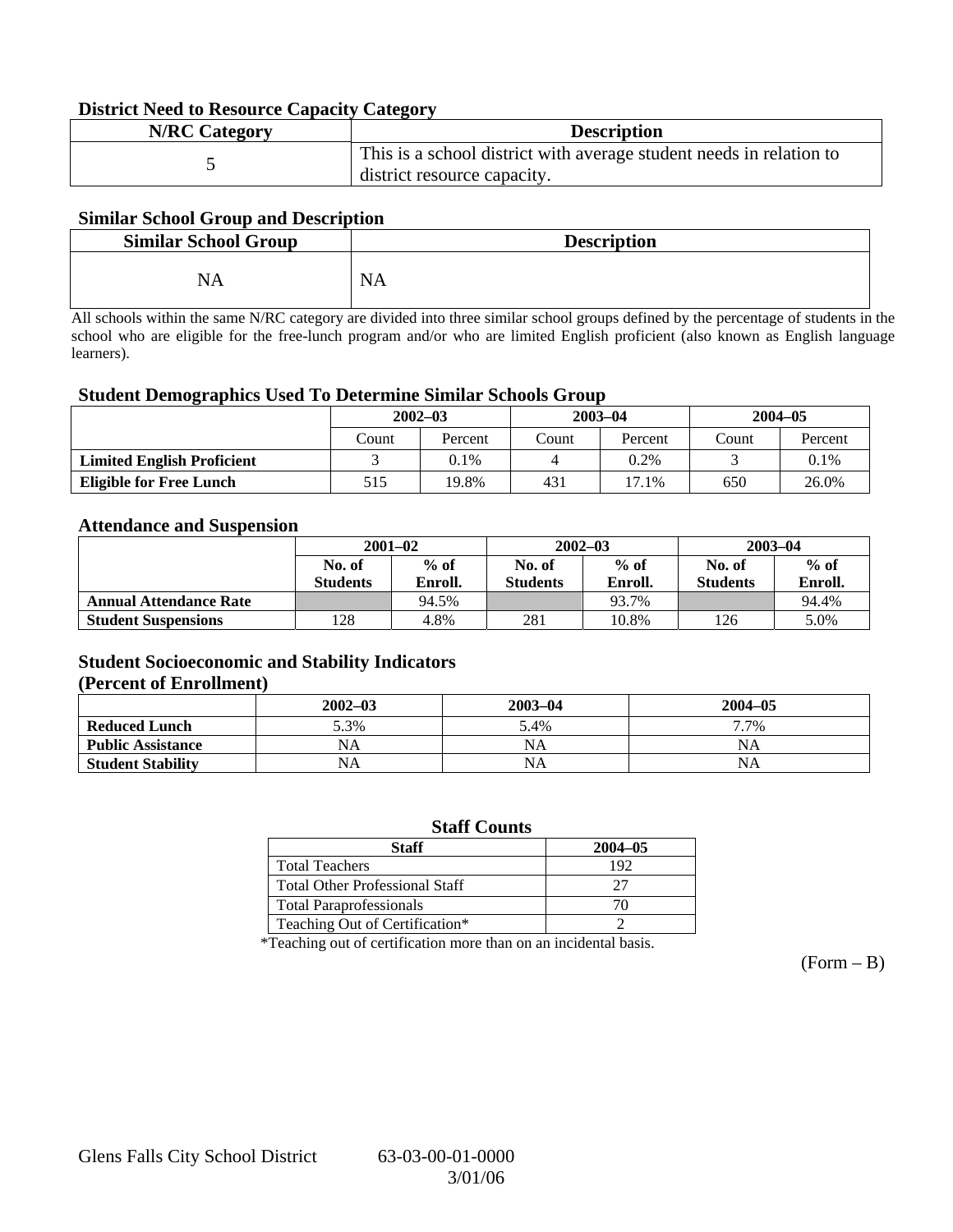# **High School Graduates and Noncompleters**

|                         | <b>High School Graduates and Completers</b>  | $2002 - 03$                                               | $2003 - 04$ | $2004 - 05$ |
|-------------------------|----------------------------------------------|-----------------------------------------------------------|-------------|-------------|
|                         | Total Graduates*                             | 149                                                       | 143         | 153         |
| General-                | <b>Regents Diplomas</b>                      | 106                                                       | 112         | 140         |
| <b>Education</b>        | % Regents Diplomas                           | 71%                                                       | 78%         | 92%         |
| <b>Students</b>         | Regents Diplomas with Advanced Designation** |                                                           |             | 72          |
|                         | % Regents Diplomas with Advanced Designation |                                                           |             | 47%         |
|                         | IEP Diplomas or Local Certificates           |                                                           |             |             |
|                         | Total Graduates*                             | 9                                                         | 14          | 7           |
|                         | <b>Regents Diplomas</b>                      |                                                           | 4           | 2           |
| <b>Students</b><br>with | % Regents Diplomas                           | 11%                                                       | 29%         | 29%         |
| <b>Disabilities</b>     | Regents Diplomas with Advanced Designation** |                                                           |             | $\Omega$    |
|                         | % Regents Diplomas with Advanced Designation |                                                           |             | 0%          |
|                         | IEP Diplomas or Local Certificates           | 2                                                         |             | 9           |
|                         | Total Graduates*                             | 158                                                       | 157         | 160         |
|                         | <b>Regents Diplomas</b>                      | 107                                                       | 116         | 142         |
| <b>All Students</b>     | % Regents Diplomas                           | 68%<br>74%<br>72<br>$\overline{7}$<br>$\overline{c}$<br>9 | 89%         |             |
|                         | Regents Diplomas with Advanced Designation** |                                                           |             |             |
|                         | % Regents Diplomas with Advanced Designation |                                                           |             | 45%         |
|                         | <b>IEP Diplomas or Local Certificates</b>    |                                                           |             |             |

\* Only students awarded local diplomas or Regents endorsed diplomas are included in the count of high school graduates in this table. Data include graduates in August, January and June of the school year being reported.

\*\*Beginning with students who first entered grade 9 in 2001–02, students may earn a Regents diploma by passing (scoring 65–100) Regents exams in five areas and meeting course requirements. To earn a Regents diploma with advanced designation, the student must pass eight Regents exams. For more information, see http://www.emsc.nysed.gov/parents/gradreqtsfs.shtml

### **Post-Secondary Plans of 2004–05 Graduates**

|                                                |                | 4-year<br>College | 2-year<br>College | <b>Other Post-</b><br><b>Secondary</b> | <b>Military</b> | Employment | <b>Adult</b><br><b>Services</b> | Plan<br><b>Unknown</b> | <b>Other</b><br><b>Known Plan</b> |
|------------------------------------------------|----------------|-------------------|-------------------|----------------------------------------|-----------------|------------|---------------------------------|------------------------|-----------------------------------|
| <b>General-</b><br><b>Education</b>            | <b>Number</b>  | 77                | 65                |                                        | 6               |            | $\Omega$                        | $\theta$               | 3                                 |
| <b>Students</b>                                | Percent        | 50%               | 42%               | 1%                                     | 4%              | 1%         | $0\%$                           | 0%                     | 2%                                |
| <b>Students</b><br>with<br><b>Disabilities</b> | <b>Number</b>  | $\theta$          | $\overline{4}$    | 0                                      | $\Omega$        | 2          | $\Omega$                        | $\Omega$               |                                   |
|                                                | Percent        | 0%                | 57%               | 0%                                     | 0%              | 29%        | 0%                              | 0%                     | 14%                               |
| All<br><b>Students</b>                         | <b>Number</b>  | 77                | 69                |                                        | 6               | 3          | $\Omega$                        | $\Omega$               | 4                                 |
|                                                | <b>Percent</b> | 48%               | 43%               | 1%                                     | 4%              | 2%         | 0%                              | 0%                     | 3%                                |

### **High School Noncompletion Rates**

|                                             |                            | $2002 - 03$<br>$2003 - 04$ |         |                 | $2004 - 05$ |                 |         |
|---------------------------------------------|----------------------------|----------------------------|---------|-----------------|-------------|-----------------|---------|
|                                             |                            | No. of                     | $%$ of  | No. of          | $%$ of      | No. of          | $%$ of  |
|                                             |                            | <b>Students</b>            | Enroll. | <b>Students</b> | Enroll.     | <b>Students</b> | Enroll. |
| <b>General-</b>                             | Dropped Out                | <sub>0</sub>               |         |                 | 0.9%        | 11              | 1.3%    |
| <b>Education</b>                            | Entered GED Program*       | h.                         |         | 4               | $0.5\%$     | 11              | 1.3%    |
| <b>Students</b>                             | <b>Total Noncompleters</b> | 12                         |         | 11              | 1.3%        | 22              | 2.6%    |
|                                             | Dropped Out                |                            |         | 2               | 1.8%        | $\mathfrak{D}$  | 2.5%    |
| <b>Students with</b><br><b>Disabilities</b> | Entered GED Program*       |                            |         | 3               | 2.7%        |                 | 5.1%    |
|                                             | <b>Total Noncompleters</b> |                            |         |                 | 4.5%        | <sub>0</sub>    | 7.6%    |
| All<br><b>Students</b>                      | Dropped Out                | h                          | 0.7%    |                 | 1.0%        | 13              | 1.4%    |
|                                             | Entered GED Program*       | 10                         | 1.2%    |                 | 0.8%        | 15              | 1.6%    |
|                                             | <b>Total Noncompleters</b> | 16                         | 1.9%    | 16              | 1.7%        | 28              | 3.0%    |

\*The number and percentage of students who left a program leading to a high school diploma and entered a program leading to a high school equivalency diploma.

 $(Form - C)$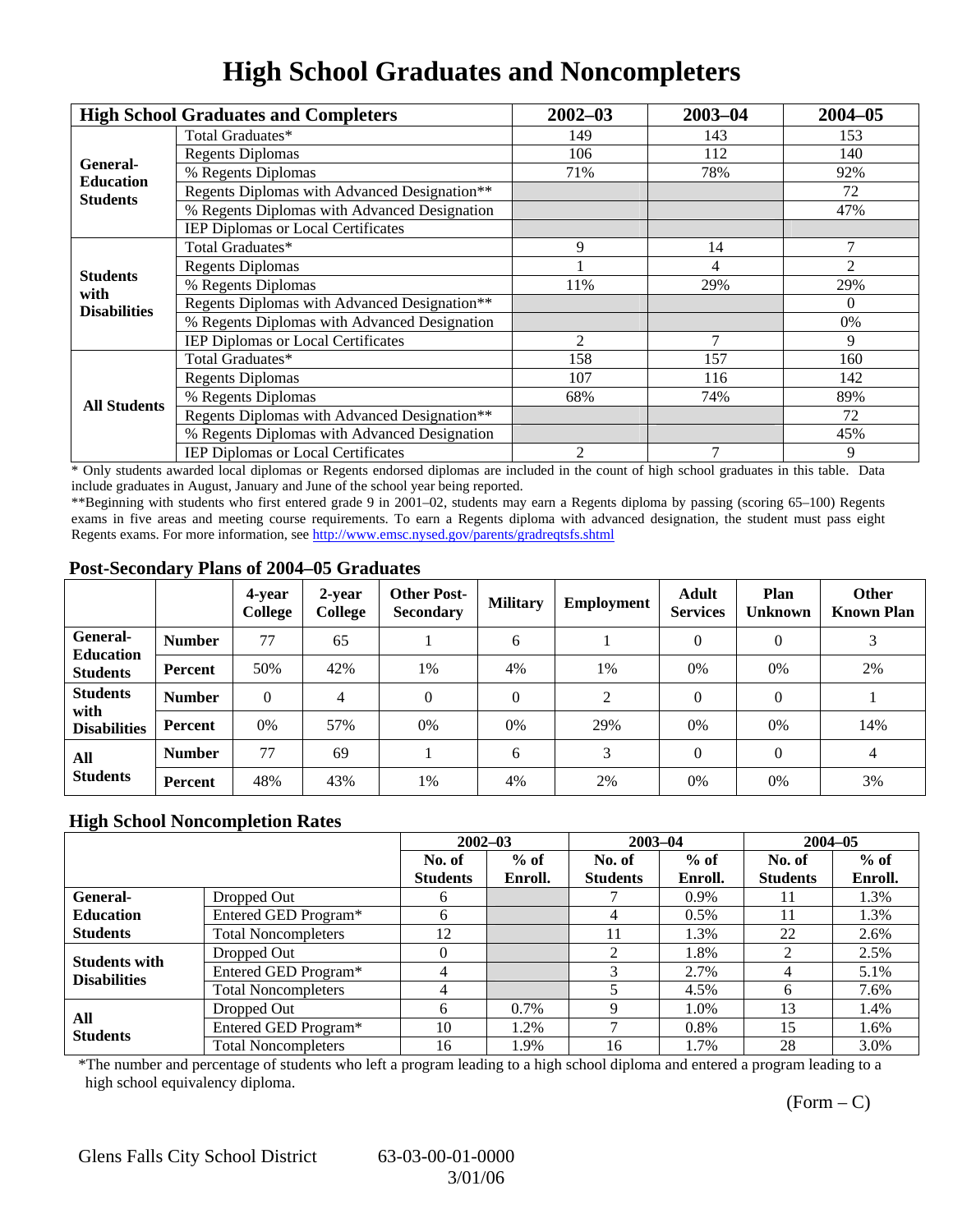## **Career Development and Occupational Studies (CDOS)**

## **Percentage of Students Documenting Self- and Career-Awareness Information and Career Exploration Activities, K–3**

| <b>Grades</b> | $2002 - 03$ | $2003 - 04$ | $2004 - 05$ |
|---------------|-------------|-------------|-------------|
| K–1           | 9%          | $0\%$       | 0%          |
| $2 - 3$       | 9%          | 0%          | 0%          |

## **Students Developing a Career Plan, 4–12**

| <b>Grades</b> |                                      | $2002 - 03$ | $2003 - 04$       | $2004 - 05$ |
|---------------|--------------------------------------|-------------|-------------------|-------------|
|               | Number of General-Education Students | $\Omega$    | $\mathbf{\Omega}$ | $\Omega$    |
| $4 - 5$       | Number of Students with Disabilities | $\Omega$    | 0                 | $\Omega$    |
|               | Number of All Students               | $\Omega$    | 0                 | $\Omega$    |
|               | Percent of Enrollment                | 0%          | $0\%$             | $0\%$       |
|               | Number of General-Education Students | $\Omega$    | $\Omega$          | $\Omega$    |
| $6 - 8$       | Number of Students with Disabilities | $\Omega$    | 0                 | 0           |
|               | Number of All Students               | $\Omega$    | 0                 | $\Omega$    |
|               | Percent of Enrollment                | $0\%$       | $0\%$             | $0\%$       |
|               | Number of General-Education Students | $\Omega$    | 194               | $\Omega$    |
| $9 - 12$      | Number of Students with Disabilities | $\theta$    | 37                | $\Omega$    |
|               | Number of All Students               | $\theta$    | 231               | $\Omega$    |
|               | Percent of Enrollment                | 0%          | 26%               | $0\%$       |

## **Career and Technical Education (CTE) Programs**

|                                                   |       | <b>This District</b> | <b>Statewide</b> |
|---------------------------------------------------|-------|----------------------|------------------|
| <b>CTE</b> Program                                | Count | Percentage           | Average          |
| <b>All CTE Programs</b>                           |       |                      |                  |
| Completed the CTE Program                         |       |                      |                  |
| <b>Completed and Passed Regents Exams</b>         |       |                      |                  |
| Completed and had Course Average of 75% or More   |       |                      |                  |
| Completed and Attained a HS Diploma or Equivalent |       |                      |                  |
| Completed and Whose Status is Known               |       |                      |                  |
| Completed and Were Successfully Placed            |       |                      |                  |
| <b>Nontraditional Programs</b>                    |       |                      |                  |
| <b>Underrepresented Gender Members Enrolled</b>   |       |                      |                  |
| Underrepresented Gender Members Who Completed     |       |                      |                  |

Enrollment data are for the 2004–2005 school year; completer data are as of June 2004.

Blank cells indicate that either the district did not have a CTE program or did not report data. These data are reported only at the district level.

 $(Form - D)$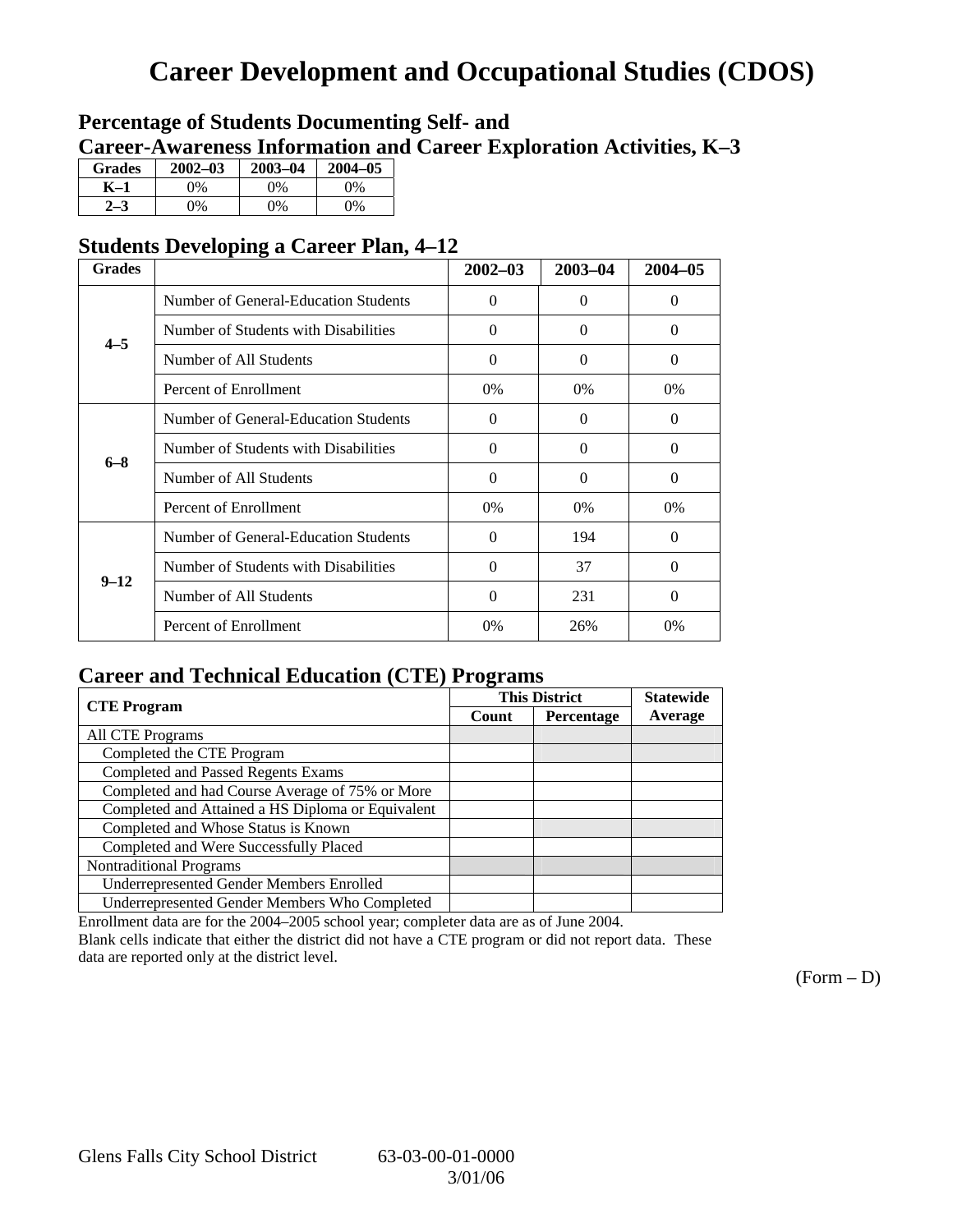# **Second Language Proficiency Examinations**

## **General-Education Students**

| <b>Test</b> | $2002 - 03$       |           |                   | $2003 - 04$ | $2004 - 05$       |           |  |
|-------------|-------------------|-----------|-------------------|-------------|-------------------|-----------|--|
|             | <b>No. Tested</b> | % Passing | <b>No. Tested</b> | % Passing   | <b>No. Tested</b> | % Passing |  |
| French      | 78                | 83%       |                   | 0%          |                   | 0%        |  |
| German      |                   | 0%        |                   | 0%          |                   | 0%        |  |
| Italian     |                   | 0%        |                   | 0%          |                   | 0%        |  |
| Latin       |                   | 0%        |                   | 0%          |                   | 0%        |  |
| Spanish     | 124               | 96%       |                   | 0%          |                   | 0%        |  |

### **Students with Disabilities**

| <b>Test</b> | $2002 - 03$ |           |            | $2003 - 04$ | $2004 - 05$       |           |  |
|-------------|-------------|-----------|------------|-------------|-------------------|-----------|--|
|             | No. Tested  | % Passing | No. Tested | % Passing   | <b>No. Tested</b> | % Passing |  |
| French      |             |           |            | $0\%$       |                   | 0%        |  |
| German      |             | 0%        |            | $0\%$       |                   | 0%        |  |
| Italian     |             | 0%        |            | $0\%$       |                   | 0%        |  |
| Latin       |             | 0%        |            | 0%          |                   | 0%        |  |
| Spanish     |             |           |            | 0%          |                   | 0%        |  |

## **Regents Competency Tests**

### **General-Education Students**

| <b>Test</b>           | $2002 - 03$       |           |            | $2003 - 04$ | $2004 - 05$       |           |  |
|-----------------------|-------------------|-----------|------------|-------------|-------------------|-----------|--|
|                       | <b>No. Tested</b> | % Passing | No. Tested | % Passing   | <b>No. Tested</b> | % Passing |  |
| <b>Mathematics</b>    |                   | 0%        |            |             |                   | 0%        |  |
| Science               |                   |           |            | 0%          |                   | 0%        |  |
| Reading               |                   | 0%        |            | 0%          |                   | 0%        |  |
| Writing               |                   | 0%        |            | 0%          |                   | 0%        |  |
| <b>Global Studies</b> |                   | 0%        |            | $0\%$       |                   |           |  |
| U.S. Hist & Gov't     |                   | 0%        |            | 0%          |                   | 100%      |  |

### **Students with Disabilities**

| <b>Test</b>           | $2002 - 03$ |           | $2003 - 04$ |           | $2004 - 05$ |           |  |
|-----------------------|-------------|-----------|-------------|-----------|-------------|-----------|--|
|                       | No. Tested  | % Passing | No. Tested  | % Passing | No. Tested  | % Passing |  |
| <b>Mathematics</b>    |             |           |             |           |             |           |  |
| Science               |             | 0%        |             | 0%        |             |           |  |
| Reading               |             |           |             |           |             | 0%        |  |
| Writing               |             |           |             |           |             |           |  |
| <b>Global Studies</b> |             |           |             |           |             |           |  |
| U.S. Hist & Gov't     |             | 0%        |             | 0%        |             |           |  |

 $(Form - E)$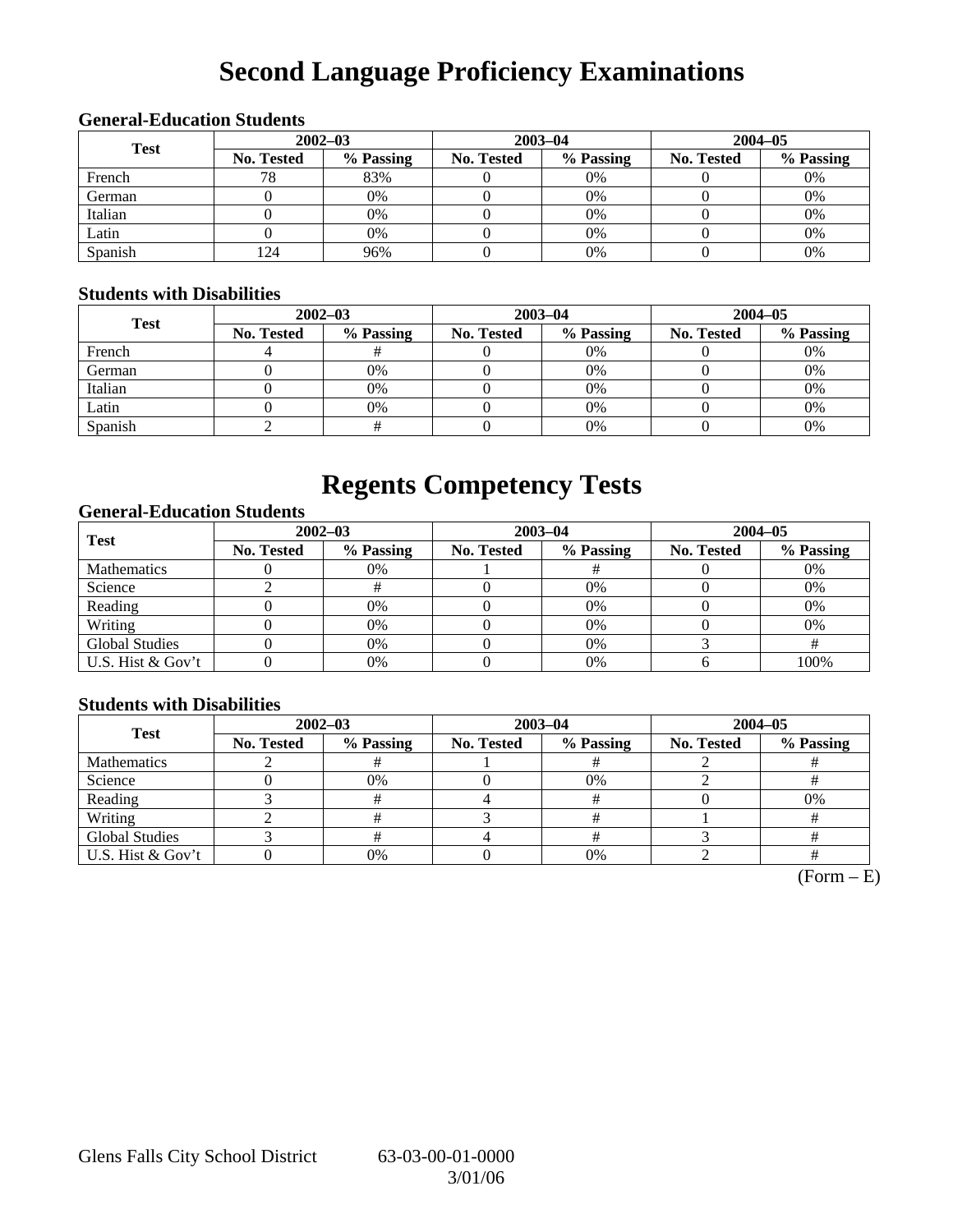# **Regents Examinations**

|                                     | <b>All Students</b> |                                     |                  | <b>Students with Disabilities</b> |                          |                 |
|-------------------------------------|---------------------|-------------------------------------|------------------|-----------------------------------|--------------------------|-----------------|
|                                     | $2002 - 03$         | $2003 - 04$                         | $2004 - 05$      | $2002 - 03$                       | $2003 - 04$              | $2004 - 05$     |
|                                     |                     | <b>Comprehensive English</b>        |                  |                                   |                          |                 |
| Number Tested                       | 171                 | 165                                 | 199              | 11                                | 5                        | 13              |
| Number Scoring 55-100               | 167                 | 163                                 | $\overline{193}$ | 10                                | $\overline{5}$           | $\overline{12}$ |
| Number Scoring 65-100               | 151                 | 160                                 | 181              | 8                                 | $\overline{5}$           | 8               |
| Number Scoring 85-100               | $\overline{74}$     | 98                                  | 92               | $\overline{2}$                    | $\overline{0}$           | $\overline{2}$  |
| Percentage of Tested Scoring 55-100 | 98%                 | 99%                                 | 97%              | 91%                               | 100%                     | 92%             |
| Percentage of Tested Scoring 65-100 | 88%                 | 97%                                 | 91%              | 73%                               | 100%                     | 62%             |
| Percentage of Tested Scoring 85-100 | 43%                 | 59%                                 | 46%              | 18%                               | 0%                       | 15%             |
|                                     |                     | <b>Mathematics A</b>                |                  |                                   |                          |                 |
| Number Tested                       | 165                 | 231                                 | 198              | 3                                 | $\overline{7}$           | 16              |
| Number Scoring 55-100               | 135                 | $\overline{229}$                    | 194              | $\overline{\#}$                   | $\overline{7}$           | 14              |
| Number Scoring 65-100               | 111                 | 217                                 | 178              | $\overline{\#}$                   | $\overline{6}$           | 10              |
| Number Scoring 85-100               | $\overline{17}$     | $\overline{38}$                     | 49               | #                                 | $\mathbf{1}$             | $\overline{0}$  |
| Percentage of Tested Scoring 55-100 | 82%                 | 99%                                 | 98%              | $\frac{1}{2}$                     | 100%                     | 88%             |
| Percentage of Tested Scoring 65-100 | 67%                 | 94%                                 | 90%              | $\#$                              | 86%                      | 62%             |
| Percentage of Tested Scoring 85-100 | 10%                 | 16%                                 | 25%              | #                                 | 14%                      | 0%              |
|                                     |                     | <b>Mathematics B</b>                |                  |                                   |                          |                 |
| Number Tested                       | $\boldsymbol{0}$    | 145                                 | 150              | $\theta$                          | $\mathbf{1}$             | 3               |
| Number Scoring 55-100               | $\overline{0}$      | 118                                 | 107              | $\overline{0}$                    | $\frac{1}{2}$            | $\#$            |
| Number Scoring 65-100               | $\boldsymbol{0}$    | 95                                  | 90               | $\overline{0}$                    | $\#$                     | $\#$            |
| Number Scoring 85-100               | $\overline{0}$      | $\overline{31}$                     | 21               | $\overline{0}$                    | $\frac{1}{2}$            | $\frac{1}{2}$   |
| Percentage of Tested Scoring 55-100 | 0%                  | 81%                                 | 71%              | 0%                                | $\overline{\#}$          | $\overline{\#}$ |
| Percentage of Tested Scoring 65-100 | 0%                  | 66%                                 | 60%              | 0%                                | $\overline{\#}$          | $\frac{1}{2}$   |
| Percentage of Tested Scoring 85-100 | 0%                  | 21%                                 | 14%              | 0%                                | #                        | $\overline{\#}$ |
|                                     |                     | <b>Global History and Geography</b> |                  |                                   |                          |                 |
| Number Tested                       | 169                 | 203                                 | 229              | 6                                 | 13                       | 15              |
| Number Scoring 55-100               | 166                 | 187                                 | 212              | $\overline{4}$                    | $\overline{9}$           | 11              |
| Number Scoring 65-100               | 155                 | 174                                 | 186              | 3                                 | 9                        | $8\,$           |
| Number Scoring 85-100               | $\overline{72}$     | 88                                  | 85               | $\mathbf{1}$                      | $\mathbf{1}$             | $\overline{3}$  |
| Percentage of Tested Scoring 55-100 | 98%                 | 92%                                 | 93%              | 67%                               | 69%                      | 73%             |
| Percentage of Tested Scoring 65-100 | 92%                 | 86%                                 | 81%              | 50%                               | 69%                      | 53%             |
| Percentage of Tested Scoring 85-100 | 43%                 | 43%                                 | 37%              | 17%                               | 8%                       | 20%             |
|                                     |                     | <b>U.S. History and Government</b>  |                  |                                   |                          |                 |
| Number Tested                       | 167                 | 158                                 | 197              | 12                                | $\overline{\mathcal{L}}$ | 10              |
| Number Scoring 55-100               | 165                 | 153                                 | 186              | 12                                | $\#$                     | 10              |
| Number Scoring 65-100               | 162                 | 149                                 | 161              | 12                                | $\overline{\#}$          | 6               |
| Number Scoring 85-100               | 79                  | 87                                  | 106              | $\overline{3}$                    | $\overline{\#}$          | $\overline{3}$  |
| Percentage of Tested Scoring 55-100 | 99%                 | 97%                                 | 94%              | 100%                              | $\overline{\#}$          | 100%            |
| Percentage of Tested Scoring 65-100 | 97%                 | 94%                                 | 82%              | 100%                              | $\frac{1}{2}$            | 60%             |
| Percentage of Tested Scoring 85-100 | 47%                 | 55%                                 | 54%              | 25%                               | $\overline{+}$           | 30%             |

 $\overline{(Form - F)}$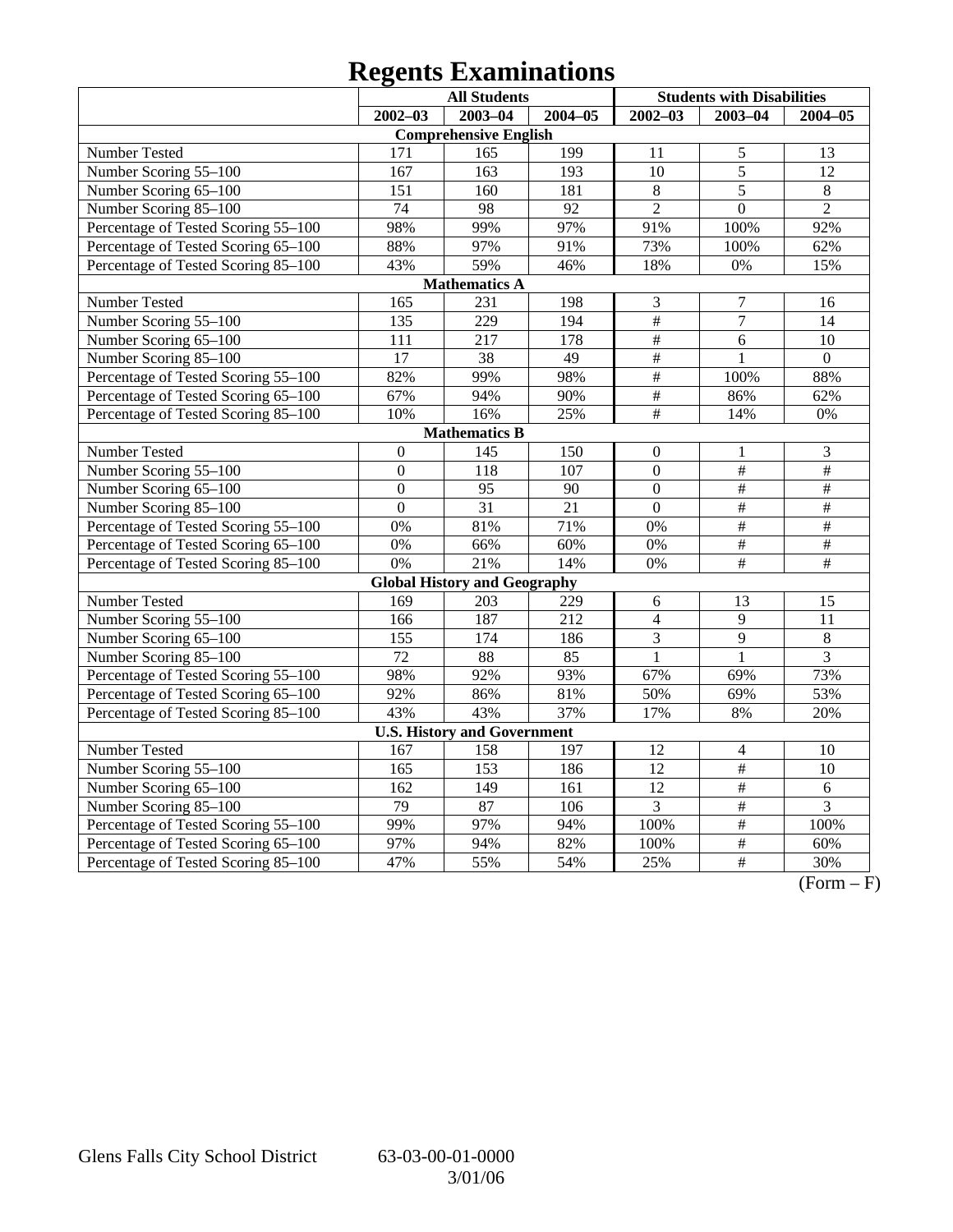## **Regents Examinations**

|                                     |                 | <b>All Students</b>                   |                 |                  | <b>Students with Disabilities</b> |                         |
|-------------------------------------|-----------------|---------------------------------------|-----------------|------------------|-----------------------------------|-------------------------|
|                                     | $2002 - 03$     | $2003 - 04$                           | $2004 - 05$     | $2002 - 03$      | $2003 - 04$                       | $2004 - 05$             |
|                                     |                 | <b>Living Environment</b>             |                 |                  |                                   |                         |
| Number Tested                       | 194             | 222                                   | 237             | 17               | 14                                | 6                       |
| Number Scoring 55-100               | 185             | 218                                   | 229             | 12               | 13                                | $\overline{5}$          |
| Number Scoring 65-100               | 177             | 206                                   | 219             | 12               | 9                                 | $\overline{5}$          |
| Number Scoring 85-100               | 69              | 83                                    | 63              | $\overline{2}$   | $\overline{2}$                    | $\mathbf{1}$            |
| Percentage of Tested Scoring 55-100 | 95%             | 98%                                   | 97%             | 71%              | 93%                               | 83%                     |
| Percentage of Tested Scoring 65-100 | 91%             | 93%                                   | 92%             | 71%              | 64%                               | 83%                     |
| Percentage of Tested Scoring 85-100 | 36%             | 37%                                   | 27%             | 12%              | 14%                               | 17%                     |
|                                     |                 | <b>Physical Setting/Earth Science</b> |                 |                  |                                   |                         |
| Number Tested                       | 9               | 133                                   | 117             | 1                | 7                                 | 11                      |
| Number Scoring 55-100               | 9               | 122                                   | 115             | $\#$             | 5                                 | 10                      |
| Number Scoring 65-100               | 9               | 112                                   | 96              | $\#$             | 5                                 | 5                       |
| Number Scoring 85-100               | $\overline{5}$  | $\overline{33}$                       | $\overline{36}$ | $\overline{\#}$  | $\overline{2}$                    | $\overline{2}$          |
| Percentage of Tested Scoring 55-100 | 100%            | 92%                                   | 98%             | $\overline{\#}$  | 71%                               | 91%                     |
| Percentage of Tested Scoring 65-100 | 100%            | 84%                                   | 82%             | $\frac{1}{2}$    | 71%                               | 45%                     |
| Percentage of Tested Scoring 85-100 | 56%             | 25%                                   | 31%             | $\overline{\#}$  | 29%                               | 18%                     |
|                                     |                 | <b>Physical Setting/Chemistry</b>     |                 |                  |                                   |                         |
| Number Tested                       | $\overline{2}$  | 134                                   | 129             | $\boldsymbol{0}$ | $\overline{2}$                    | $\mathbf{1}$            |
| Number Scoring 55-100               | #               | 128                                   | 124             | $\overline{0}$   | #                                 | #                       |
| Number Scoring 65-100               | #               | 98                                    | 111             | $\overline{0}$   | #                                 | #                       |
| Number Scoring 85-100               | $\overline{\#}$ | 10                                    | 27              | $\overline{0}$   | $\overline{\#}$                   | $\#$                    |
| Percentage of Tested Scoring 55-100 | $\overline{\#}$ | 96%                                   | 96%             | 0%               | $\#$                              | $\#$                    |
| Percentage of Tested Scoring 65-100 | $\#$            | 73%                                   | 86%             | 0%               | $\#$                              | $\#$                    |
| Percentage of Tested Scoring 85-100 | $\overline{+}$  | 7%                                    | 21%             | 0%               | $\#$                              | $\#$                    |
|                                     |                 | <b>Physical Setting/Physics</b>       |                 |                  |                                   |                         |
| Number Tested                       |                 | 40                                    | 29              |                  | 1                                 | 1                       |
| Number Scoring 55-100               |                 | 40                                    | 29              |                  | $\#$                              | $\#$                    |
| Number Scoring 65-100               |                 | 34                                    | 27              |                  | $\#$                              | $\#$                    |
| Number Scoring 85-100               |                 | 10                                    | 12              |                  | $\#$                              | $\#$                    |
| Percentage of Tested Scoring 55-100 |                 | 100%                                  | 100%            |                  | $\#$                              | $\overline{\#}$         |
| Percentage of Tested Scoring 65-100 |                 | 85%                                   | 93%             |                  | $\overline{\#}$                   | $\overline{\ddot{\pi}}$ |
| Percentage of Tested Scoring 85-100 |                 | 25%                                   | 41%             |                  | $\overline{\#}$                   | $\overline{\#}$         |

\* Physical Setting/Physics results for 2002–03 are not included in the report card because the Department issued new conversion charts for assessments administered in that year.

## $(Form - G)$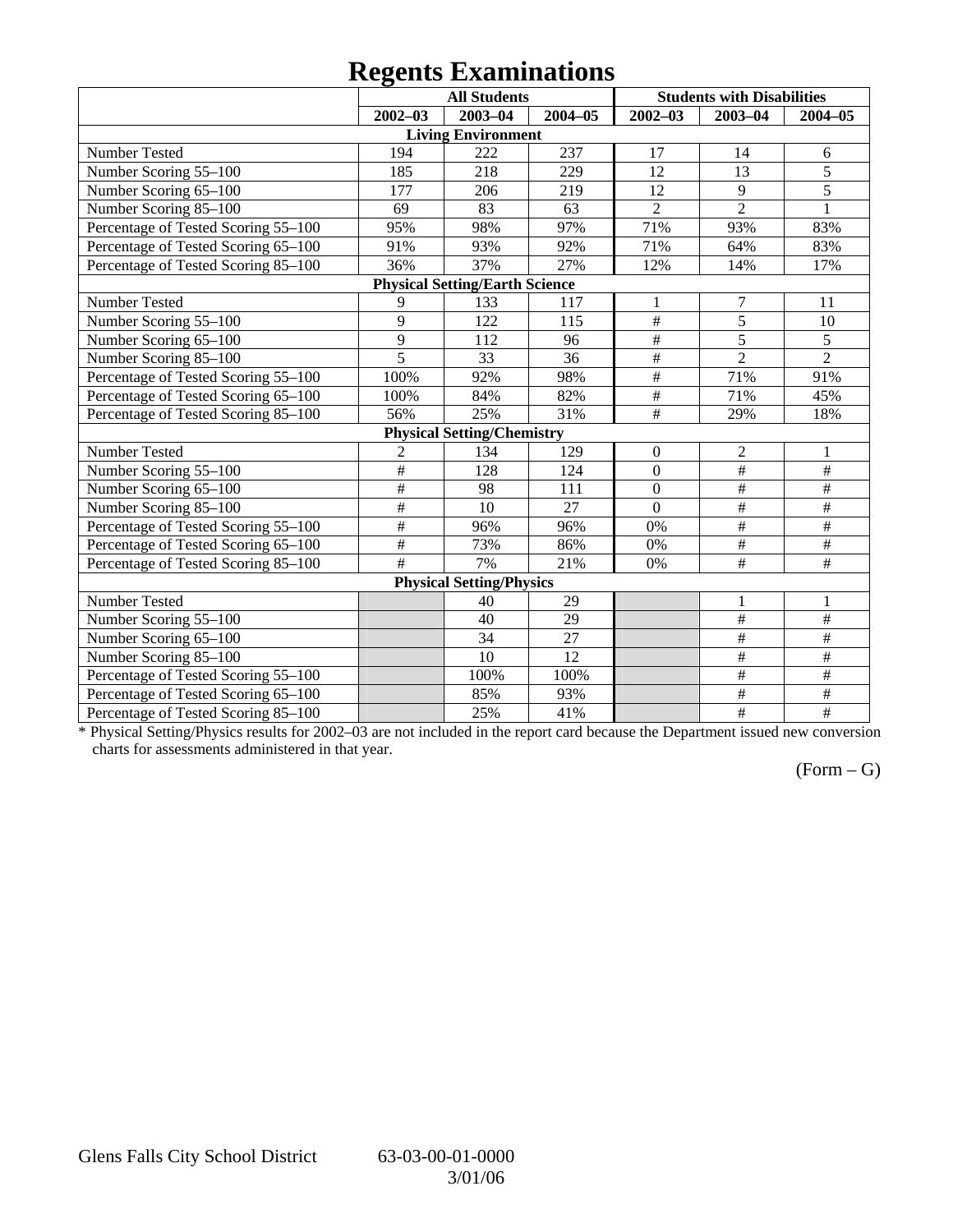# **Regents Examinations**

|                                     | <b>All Students</b> |                              | <b>Students with Disabilities</b> |                  |                  |                  |
|-------------------------------------|---------------------|------------------------------|-----------------------------------|------------------|------------------|------------------|
|                                     | $2002 - 03$         | $2003 - 04$                  | $2004 - 05$                       | $2002 - 03$      | $2003 - 04$      | $2004 - 05$      |
|                                     |                     | <b>Comprehensive French</b>  |                                   |                  |                  |                  |
| Number Tested                       | 0                   | 54                           | 65                                | $\boldsymbol{0}$ | $\theta$         | $\theta$         |
| Number Scoring 55-100               | $\boldsymbol{0}$    | 53                           | 65                                | $\boldsymbol{0}$ | $\mathbf{0}$     | $\boldsymbol{0}$ |
| Number Scoring 65-100               | $\overline{0}$      | 51                           | 63                                | $\mathbf{0}$     | $\boldsymbol{0}$ | $\overline{0}$   |
| Number Scoring 85-100               | $\overline{0}$      | 32                           | 33                                | $\overline{0}$   | $\overline{0}$   | $\mathbf{0}$     |
| Percentage of Tested Scoring 55-100 | 0%                  | 98%                          | 100%                              | 0%               | 0%               | 0%               |
| Percentage of Tested Scoring 65-100 | 0%                  | 94%                          | 97%                               | 0%               | 0%               | 0%               |
| Percentage of Tested Scoring 85-100 | 0%                  | 59%                          | 51%                               | 0%               | 0%               | 0%               |
|                                     |                     | <b>Comprehensive Italian</b> |                                   |                  |                  |                  |
| Number Tested                       | 0                   | $\boldsymbol{0}$             | $\boldsymbol{0}$                  | $\boldsymbol{0}$ | $\boldsymbol{0}$ | $\overline{0}$   |
| Number Scoring 55-100               | $\boldsymbol{0}$    | $\mathbf{0}$                 | $\boldsymbol{0}$                  | $\mathbf{0}$     | $\mathbf{0}$     | $\boldsymbol{0}$ |
| Number Scoring 65-100               | $\overline{0}$      | $\mathbf{0}$                 | $\mathbf{0}$                      | $\mathbf{0}$     | $\theta$         | $\overline{0}$   |
| Number Scoring 85-100               | $\overline{0}$      | $\boldsymbol{0}$             | $\overline{0}$                    | $\overline{0}$   | $\overline{0}$   | $\mathbf{0}$     |
| Percentage of Tested Scoring 55-100 | 0%                  | 0%                           | 0%                                | 0%               | 0%               | 0%               |
| Percentage of Tested Scoring 65-100 | 0%                  | 0%                           | $0\%$                             | 0%               | 0%               | 0%               |
| Percentage of Tested Scoring 85-100 | 0%                  | 0%                           | 0%                                | 0%               | 0%               | 0%               |
|                                     |                     | <b>Comprehensive German</b>  |                                   |                  |                  |                  |
| Number Tested                       | $\theta$            | $\boldsymbol{0}$             | $\boldsymbol{0}$                  | $\boldsymbol{0}$ | $\boldsymbol{0}$ | $\mathbf{0}$     |
| Number Scoring 55-100               | $\boldsymbol{0}$    | $\mathbf{0}$                 | $\boldsymbol{0}$                  | $\mathbf{0}$     | $\mathbf{0}$     | $\boldsymbol{0}$ |
| Number Scoring 65-100               | $\overline{0}$      | $\mathbf{0}$                 | $\mathbf{0}$                      | $\mathbf{0}$     | $\boldsymbol{0}$ | $\overline{0}$   |
| Number Scoring 85-100               | $\overline{0}$      | $\overline{0}$               | $\overline{0}$                    | $\overline{0}$   | $\overline{0}$   | $\overline{0}$   |
| Percentage of Tested Scoring 55-100 | 0%                  | 0%                           | 0%                                | 0%               | 0%               | 0%               |
| Percentage of Tested Scoring 65-100 | 0%                  | 0%                           | 0%                                | 0%               | 0%               | 0%               |
| Percentage of Tested Scoring 85-100 | 0%                  | 0%                           | 0%                                | 0%               | 0%               | 0%               |
|                                     |                     | <b>Comprehensive Hebrew</b>  |                                   |                  |                  |                  |
| Number Tested                       | $\boldsymbol{0}$    | $\boldsymbol{0}$             | $\boldsymbol{0}$                  | $\boldsymbol{0}$ | $\boldsymbol{0}$ | $\mathbf{0}$     |
| Number Scoring 55-100               | $\boldsymbol{0}$    | $\boldsymbol{0}$             | $\boldsymbol{0}$                  | $\mathbf{0}$     | $\overline{0}$   | $\boldsymbol{0}$ |
| Number Scoring 65-100               | $\overline{0}$      | $\mathbf{0}$                 | $\mathbf{0}$                      | $\boldsymbol{0}$ | $\boldsymbol{0}$ | $\mathbf{0}$     |
| Number Scoring 85-100               | $\overline{0}$      | $\boldsymbol{0}$             | $\overline{0}$                    | $\overline{0}$   | $\overline{0}$   | $\overline{0}$   |
| Percentage of Tested Scoring 55-100 | 0%                  | 0%                           | 0%                                | 0%               | 0%               | 0%               |
| Percentage of Tested Scoring 65-100 | 0%                  | 0%                           | $0\%$                             | 0%               | 0%               | 0%               |
| Percentage of Tested Scoring 85-100 | 0%                  | 0%                           | 0%                                | 0%               | 0%               | 0%               |
|                                     |                     | <b>Comprehensive Spanish</b> |                                   |                  |                  |                  |
| Number Tested                       | $\boldsymbol{0}$    | 81                           | 98                                | $\boldsymbol{0}$ | $\boldsymbol{0}$ | $\overline{c}$   |
| Number Scoring 55-100               | $\boldsymbol{0}$    | 81                           | 96                                | $\boldsymbol{0}$ | $\boldsymbol{0}$ | $\#$             |
| Number Scoring 65–100               | $\boldsymbol{0}$    | 80                           | 90                                | $\theta$         | $\boldsymbol{0}$ | $\#$             |
| Number Scoring 85-100               | $\overline{0}$      | 40                           | 50                                | $\Omega$         | $\theta$         | $\frac{1}{2}$    |
| Percentage of Tested Scoring 55-100 | 0%                  | 100%                         | 98%                               | 0%               | 0%               | $\#$             |
| Percentage of Tested Scoring 65-100 | 0%                  | 99%                          | 92%                               | 0%               | 0%               | $\#$             |
| Percentage of Tested Scoring 85-100 | 0%                  | 49%                          | 51%                               | 0%               | 0%               | $\#$             |
|                                     |                     | <b>Comprehensive Latin</b>   |                                   |                  |                  |                  |
| Number Tested                       | $\boldsymbol{0}$    | $\boldsymbol{0}$             | $\boldsymbol{0}$                  | $\boldsymbol{0}$ | $\boldsymbol{0}$ | $\mathbf{0}$     |
| Number Scoring 55-100               | $\boldsymbol{0}$    | $\boldsymbol{0}$             | $\boldsymbol{0}$                  | $\boldsymbol{0}$ | $\boldsymbol{0}$ | $\boldsymbol{0}$ |
| Number Scoring 65-100               | $\boldsymbol{0}$    | $\boldsymbol{0}$             | $\boldsymbol{0}$                  | $\boldsymbol{0}$ | $\boldsymbol{0}$ | $\boldsymbol{0}$ |
| Number Scoring 85-100               | $\overline{0}$      | $\boldsymbol{0}$             | $\mathbf{0}$                      | $\mathbf{0}$     | $\mathbf{0}$     | $\boldsymbol{0}$ |
| Percentage of Tested Scoring 55-100 | 0%                  | 0%                           | $0\%$                             | 0%               | 0%               | 0%               |
| Percentage of Tested Scoring 65-100 | 0%                  | 0%                           | 0%                                | 0%               | 0%               | 0%               |
| Percentage of Tested Scoring 85-100 | 0%                  | 0%                           | 0%                                | 0%               | 0%               | 0%               |

 $(Form - H)$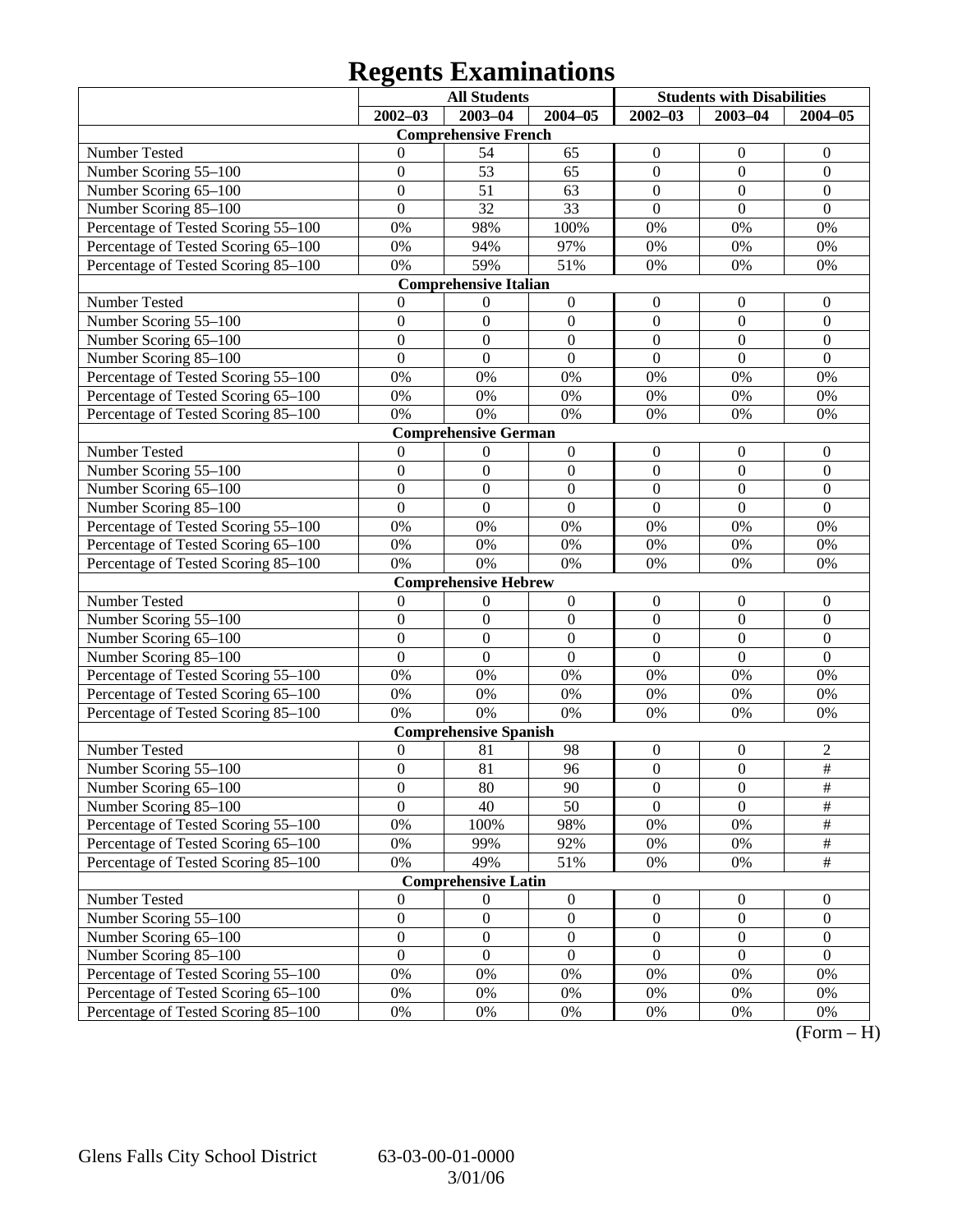|                 |                                   | <b>Number</b><br><b>Tested</b> | % at Level 1 | % at Level 2 | $%$ at Level 3 | $%$ at Level 4 |
|-----------------|-----------------------------------|--------------------------------|--------------|--------------|----------------|----------------|
|                 | <b>General-Education Students</b> | 154                            | 0%           | 3%           | 52%            | 45%            |
| <b>Nov 2004</b> | <b>Students with Disabilities</b> | 33                             | 42%          | 18%          | 30%            | 9%             |
|                 | All Students                      | 187                            | 7%           | 5%           | 48%            | 39%            |

# **Elementary-Level Social Studies**

# **Middle-Level Social Studies**

|                  |                                   | <b>Number</b><br><b>Tested</b> | % at Level 1 | % at Level 2 | $%$ at Level 3 | % at Level 4 |
|------------------|-----------------------------------|--------------------------------|--------------|--------------|----------------|--------------|
|                  | <b>General-Education Students</b> | 180                            | 0%           | 7%           | 56%            | 37%          |
| <b>June 2005</b> | <b>Students with Disabilities</b> | 23                             | 9%           | 48%          | 43%            | 0%           |
|                  | All Students                      | 203                            | 1%           | 1%           | 55%            | 33%          |

 $(Form - I)$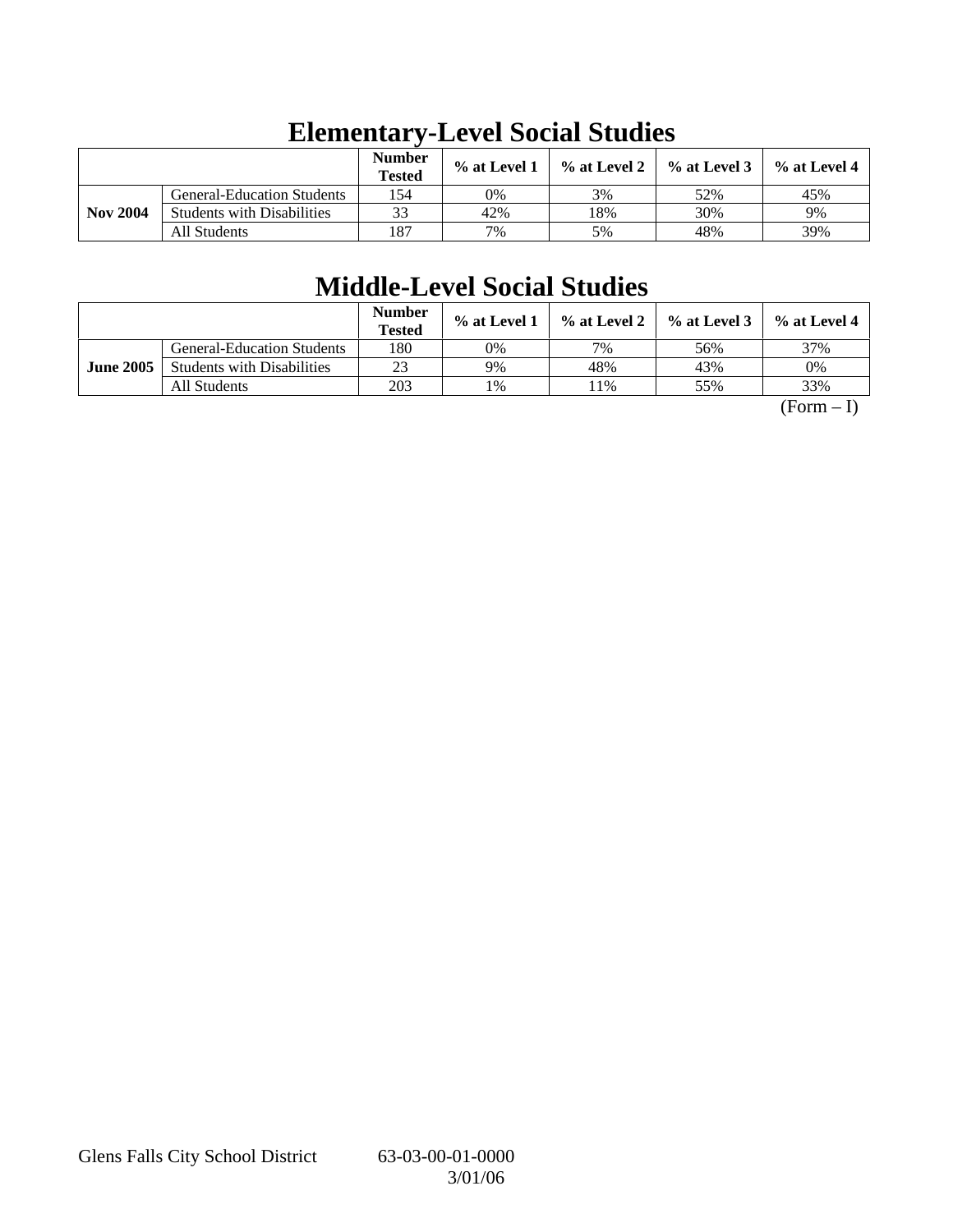## **New York State Alternate Assessments (NYSAA) 2004–05**

|                              | <b>Count of Students</b> |                                                                      |   |   |   |   |  |  |  |
|------------------------------|--------------------------|----------------------------------------------------------------------|---|---|---|---|--|--|--|
| <b>Test</b>                  | <b>Tested</b>            | Level 4<br><b>Not Tested</b><br>Level 2<br>Level 3<br><b>Level 1</b> |   |   |   |   |  |  |  |
| <b>Elementary Level</b>      |                          |                                                                      |   |   |   |   |  |  |  |
| <b>Social Studies</b>        |                          |                                                                      | # | # | # | # |  |  |  |
| <b>Middle Level</b>          |                          |                                                                      |   |   |   |   |  |  |  |
| <b>Social Studies</b>        |                          |                                                                      | # | # | # | # |  |  |  |
| <b>Secondary Level</b>       |                          |                                                                      |   |   |   |   |  |  |  |
| <b>English Language Arts</b> |                          |                                                                      | # | # | # | # |  |  |  |
| <b>Social Studies</b>        |                          |                                                                      | # | # | # | # |  |  |  |
| Mathematics                  |                          |                                                                      | # | # | # | # |  |  |  |
| Science                      |                          |                                                                      | # | # | # | # |  |  |  |

## **2001 Cohort Performance on Regents Examinations after Four Years**

|                              | <b>General-Education Students</b>  |                                     |                |                                    | <b>Students with Disabilities</b>    |                |                                    | <b>All Students</b>                  |                |  |
|------------------------------|------------------------------------|-------------------------------------|----------------|------------------------------------|--------------------------------------|----------------|------------------------------------|--------------------------------------|----------------|--|
|                              | Global<br><b>History</b><br>& Geo. | U.S.<br><b>History</b><br>$&$ Gov't | <b>Science</b> | Global<br><b>History</b><br>& Geo. | U.S.<br><b>History</b><br>$\&$ Gov't | <b>Science</b> | Global<br><b>History</b><br>& Geo. | U.S.<br><b>History</b><br>$\&$ Gov't | <b>Science</b> |  |
| <b>Cohort Enrollment</b>     | 171                                | 171                                 | 171            | 16                                 | 16                                   | 16             | 187                                | 187                                  | 187            |  |
| Number Scoring 55–64         |                                    |                                     |                |                                    |                                      |                |                                    |                                      |                |  |
| Number Scoring 65-84         | 86                                 | 66                                  | 103            |                                    |                                      |                | 91                                 | 71                                   | 110            |  |
| Number Scoring 85-100        | 75                                 | 90                                  | 64             |                                    |                                      |                | 76                                 | 91                                   | 64             |  |
| <b>Approved Alternatives</b> |                                    |                                     |                |                                    |                                      |                |                                    |                                      |                |  |

 $(Form - J)$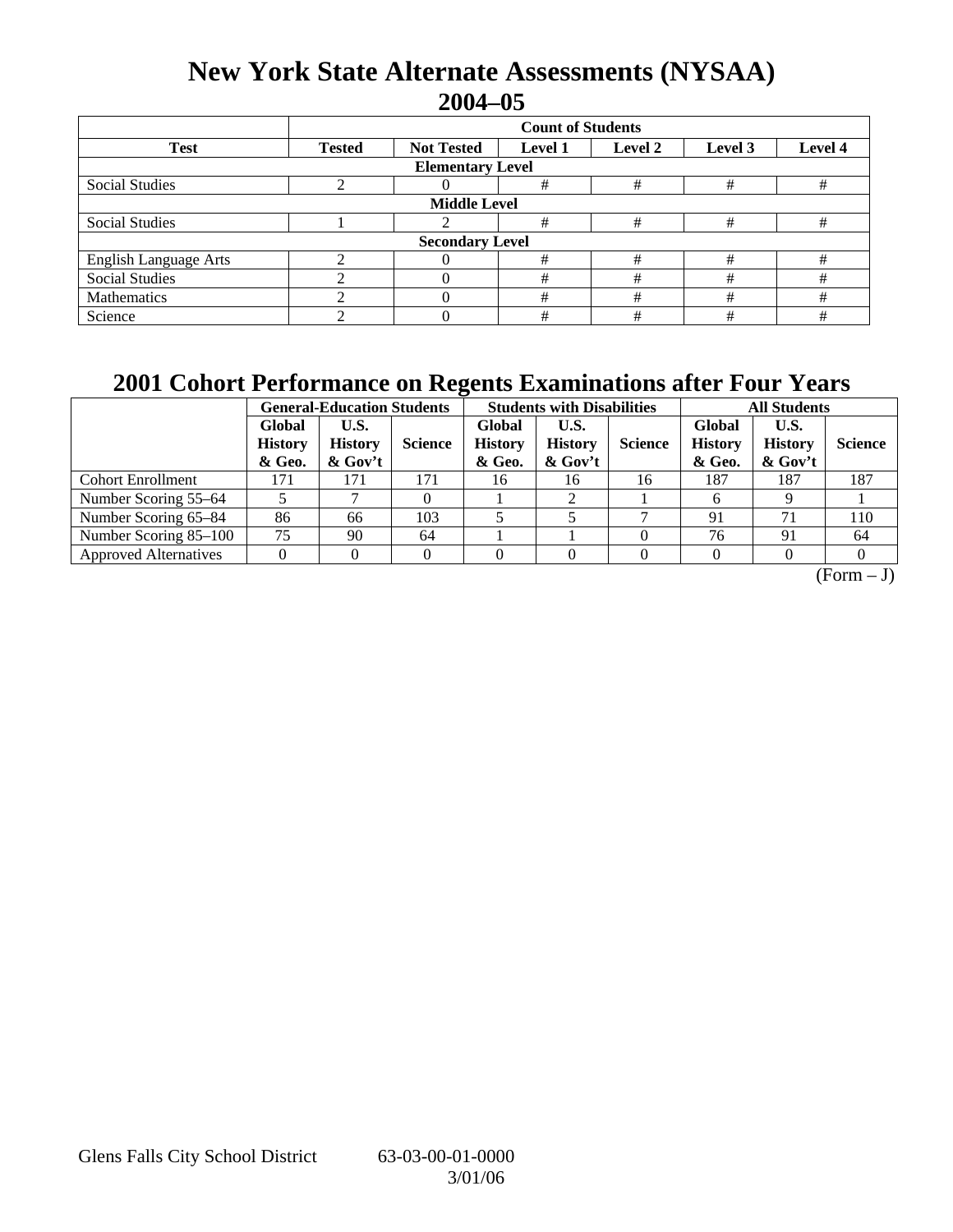## **New York State English as a Second Language Achievement Tests (NYSESLAT)\***

|                                    | <b>All Students</b> |                                 |                           | <b>Students with Disabilities</b> |                  |                  |  |  |  |
|------------------------------------|---------------------|---------------------------------|---------------------------|-----------------------------------|------------------|------------------|--|--|--|
|                                    | $2002 - 03$         | $2003 - 04$<br>$2004 - 05$      |                           | $2002 - 03$                       | $2003 - 04$      | $2004 - 05$      |  |  |  |
| Listening and Speaking (Grade K-1) |                     |                                 |                           |                                   |                  |                  |  |  |  |
| Number Tested                      |                     | $\overline{c}$                  | $\overline{2}$            |                                   | $\Omega$         | $\theta$         |  |  |  |
| Beginning                          |                     | #                               | $\#$                      |                                   | $\theta$         | $\mathbf{0}$     |  |  |  |
| Intermediate                       |                     | #                               | $\#$                      |                                   | $\Omega$         | $\boldsymbol{0}$ |  |  |  |
| Advanced                           |                     | $\#$                            | $\#$                      |                                   | $\Omega$         | $\boldsymbol{0}$ |  |  |  |
| Proficient                         |                     | #                               | $\#$                      |                                   | $\boldsymbol{0}$ | $\boldsymbol{0}$ |  |  |  |
| Reading and Writing (Grade K-1)    |                     |                                 |                           |                                   |                  |                  |  |  |  |
| Number Tested                      |                     | $\overline{c}$                  | 2                         |                                   | $\mathbf{0}$     | $\boldsymbol{0}$ |  |  |  |
| Beginning                          |                     | $\#$                            | $\#$                      |                                   | $\boldsymbol{0}$ | $\mathbf{0}$     |  |  |  |
| Intermediate                       |                     | #                               | $\overline{\overline{t}}$ |                                   | $\overline{0}$   | $\mathbf{0}$     |  |  |  |
| Advanced                           |                     | $\#$                            | $\#$                      |                                   | $\overline{0}$   | $\boldsymbol{0}$ |  |  |  |
| Proficient                         |                     | #                               | $\overline{\ddot{x}}$     |                                   | $\overline{0}$   | $\overline{0}$   |  |  |  |
| Listening and Speaking (Grade 2-4) |                     |                                 |                           |                                   |                  |                  |  |  |  |
| <b>Number Tested</b>               |                     | $\overline{0}$                  | $\theta$                  |                                   | $\boldsymbol{0}$ | $\boldsymbol{0}$ |  |  |  |
| Beginning                          |                     | $\boldsymbol{0}$                | $\boldsymbol{0}$          |                                   | $\boldsymbol{0}$ | $\boldsymbol{0}$ |  |  |  |
| Intermediate                       |                     | $\overline{0}$                  | $\overline{0}$            |                                   | $\Omega$         | $\boldsymbol{0}$ |  |  |  |
| Advanced                           |                     | $\boldsymbol{0}$                | $\Omega$                  |                                   | $\mathbf{0}$     | $\overline{0}$   |  |  |  |
| Proficient                         |                     | $\Omega$                        | $\Omega$                  |                                   | $\Omega$         | $\boldsymbol{0}$ |  |  |  |
|                                    |                     | Reading and Writing (Grade 2-4) |                           |                                   |                  |                  |  |  |  |
| Number Tested                      |                     | 0                               | 0                         |                                   | $\boldsymbol{0}$ | $\boldsymbol{0}$ |  |  |  |
| Beginning                          |                     | $\overline{0}$                  | $\mathbf{0}$              |                                   | $\overline{0}$   | $\mathbf{0}$     |  |  |  |
| Intermediate                       |                     | $\overline{0}$                  | $\theta$                  |                                   | $\Omega$         | $\overline{0}$   |  |  |  |
| Advanced                           |                     | $\boldsymbol{0}$                | $\boldsymbol{0}$          |                                   | $\boldsymbol{0}$ | $\boldsymbol{0}$ |  |  |  |
| Proficient                         |                     | $\Omega$                        | $\Omega$                  |                                   | $\theta$         | $\overline{0}$   |  |  |  |
| Listening and Speaking (Grade 5-6) |                     |                                 |                           |                                   |                  |                  |  |  |  |
| Number Tested                      |                     | $\theta$                        | $\Omega$                  |                                   | $\boldsymbol{0}$ | $\boldsymbol{0}$ |  |  |  |
| Beginning                          |                     | $\boldsymbol{0}$                | $\Omega$                  |                                   | $\Omega$         | $\boldsymbol{0}$ |  |  |  |
| Intermediate                       |                     | $\boldsymbol{0}$                | $\boldsymbol{0}$          |                                   | $\Omega$         | $\boldsymbol{0}$ |  |  |  |
| Advanced                           |                     | $\theta$                        | $\mathbf{0}$              |                                   | $\boldsymbol{0}$ | $\mathbf{0}$     |  |  |  |
| Proficient                         |                     | $\Omega$                        | $\Omega$                  |                                   | $\overline{0}$   | $\boldsymbol{0}$ |  |  |  |
| Reading and Writing (Grade 5–6)    |                     |                                 |                           |                                   |                  |                  |  |  |  |
| Number Tested                      |                     | $\theta$                        | $\mathbf{0}$              |                                   | $\mathbf{0}$     | $\boldsymbol{0}$ |  |  |  |
| Beginning                          |                     | $\boldsymbol{0}$                | $\overline{0}$            |                                   | $\overline{0}$   | $\mathbf{0}$     |  |  |  |
| Intermediate                       |                     | $\boldsymbol{0}$                | $\boldsymbol{0}$          |                                   | $\overline{0}$   | $\boldsymbol{0}$ |  |  |  |
| Advanced                           |                     | $\boldsymbol{0}$                | $\mathbf{0}$              |                                   | $\boldsymbol{0}$ | $\boldsymbol{0}$ |  |  |  |
| Proficient                         |                     | $\overline{0}$                  | $\overline{0}$            |                                   | $\overline{0}$   | $\overline{0}$   |  |  |  |

\*The NYSESLAT was first administered in the 2002–03 school year, but complete data for all school districts were not available until 2003–04.

 $(Form - K)$